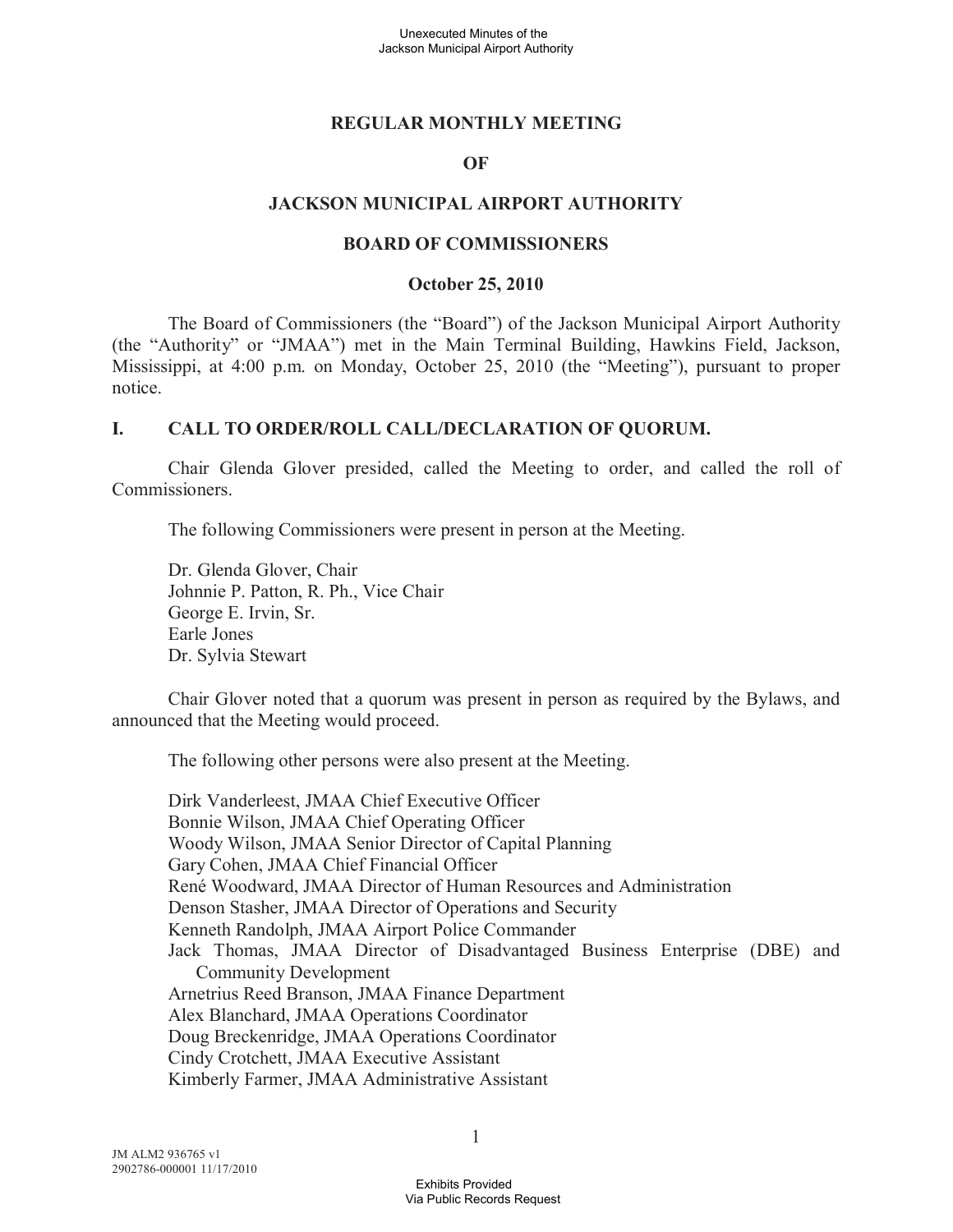Joyce Tillman, JMAA Facilities Engineer Fire Chief John Elliott, MS Air National Guard, ARFF Deputy Fire Chief Rick Leflore, MS Air National Guard, ARFF Alan Moore, Baker Donelson Bearman Caldwell & Berkowitz Jeff Wagner, Baker Donelson Bearman Caldwell & Berkowitz Chuck Lott, Neel-Schaffer, Inc. James R. White, P.E., Waggoner Engineering, Inc. Randy Percy, Hinds Community College

# **II. APPROVAL AND EXECUTION OF MINUTES.**

# **A. Open Session and Executive Session of the Special Meeting of the Board, September 24, 2010.**

After discussion, upon motion duly made by Commissioner Stewart, seconded by Commissioner Patton, and unanimously approved by the affirmative votes of all Commissioners present, the minutes of the Open Session and the Executive Session of the Special Meeting of the Board on September 24, 2010, were approved as presented and directed to be filed in the appropriate minute book and records of the Authority.

# **III. PUBLIC COMMENTS.**

None.

# **IV. REPORTS.**

# **A. Chief Executive Officer.**

- 1. Airport Project Manager Summary, Period Ending September 30, 2010.
- 2. Airport Activity Statistics Report, Period Ending September 30, 2010.

Mr. Vanderleest directed the Board's attention to the Airport Project Manager Summary and the Airport Activity Statistics Report as found in the packet distributed to the Board prior to the Meeting (the "Packet"), and discussed these reports with the Board. A copy of the Packet is attached as an exhibit to the minutes of the Meeting.

During discussion, Mr. Vanderleest said that September 2010 showed an increase in enplanements over September 2009, hopefully indicating an upturn in passenger traffic at JEIA.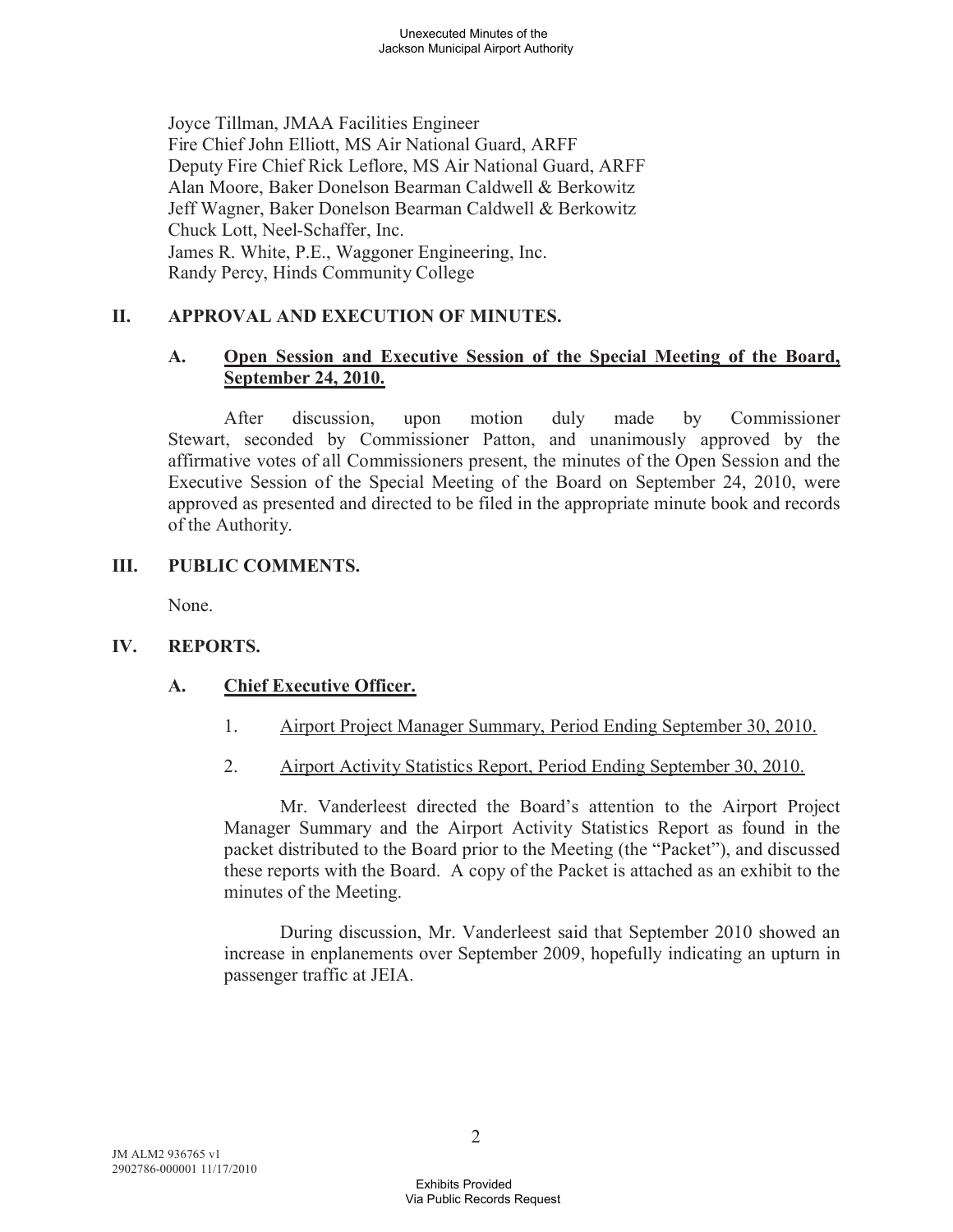- 3. Employee and Organizational Recognitions.
	- a. Employee of the Month, October 2010: Doug Breckenridge, Operations Coordinator, Department of Operations & Security.

Mr. Vanderleest recognized and commended Mr. Breckenridge for being named Employee of the Month for October 2010.

### 4. Professional Development Recognitions.

- a. Sharon Evans, Housekeeper Supervisor, Department of Maintenance.
	- (1) Certificate of Completion, Level III ATSI, Sponsored by AAAE Airport Training & Safety Institute.

Ms. Evans was not present, but Mr. Vanderleest recognized and commended Ms. Evans for receiving a Certificate of Completion for Level III ATSI from the AAAE Airport Training & Safety Institute.

- 5. Professional Recognitions.
	- a. MSgt. Chris Patterson, 172<sup>nd</sup> Airlift Wing, MS Air National Guard – ARFF.

Mr. Vanderleest recognized Deputy Fire Chief Rick Leflore, who represented MSgt. Patterson. Mr. Vanderleest commended MSgt. Chris Patterson of the 172nd Airlift Wing of the MS Air National Guard for the performance of the unit during the recent Air Mobility Command Compliance Inspection, Unit Compliant Inspection (UCI).

b. MSgt. John Kelly Elliott, ARFF Chief, 172nd Airlift Wing, MS Air National Guard: "Outstanding Performance During the Air Mobility Command Compliance Inspection," Unit Compliant Inspection (UCI).

Mr. Vanderleest recognized and commended MSgt. John Kelly Elliott, ARFF Chief of the 172nd Airlift Wing of the MS Air National Guard, for the performance of the unit during the recent Air Mobility Command Compliance Inspection, Unit Compliant Inspection (UCI).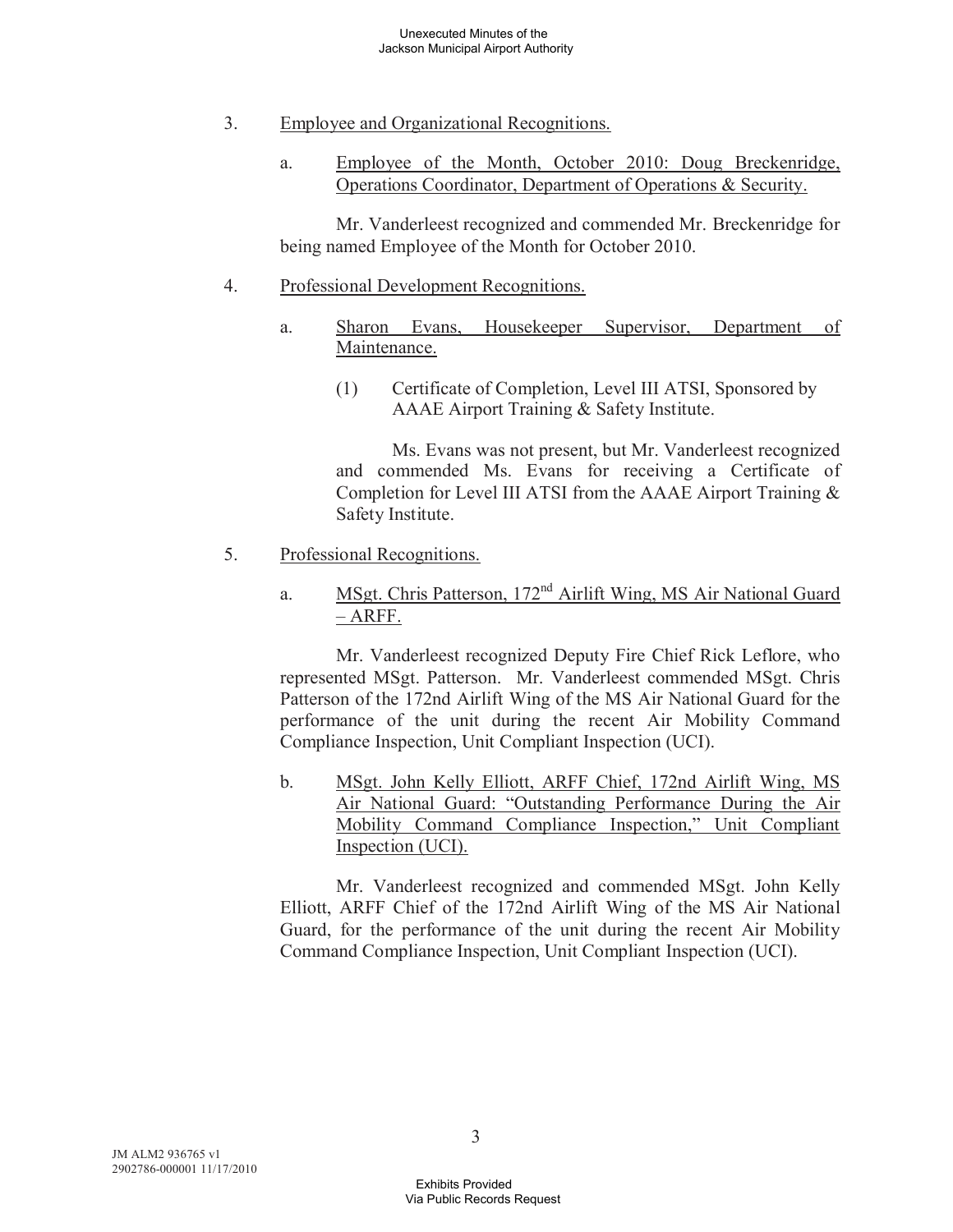c. TSgt. William Burwell, ARFF Crew Chief, 172nd Airlift Wing, MS Air National Guard: "Outstanding Performance During the Air Mobility Command Compliance Inspection," Unit Compliant Inspection (UCI).

Mr. Vanderleest recognized Deputy Chief Leflore, who represented TSgt Burwell. Mr. Vanderleest commended TSgt. William Burwell, ARFF Crew Chief of the 172nd Airlift Wing of the MS Air National Guard, for the performance of the unit during the recent Air Mobility Command Compliance Inspection, Unit Compliant Inspection (UCI).

6. Jackson State University Founders Day Award.

Chair Glover, who serves as Dean of the College of Business at Jackson State University, announced that during the Founder's Day celebration at Jackson State University, the Airport Authority was recognized for its strong support of Jackson State University.

### **B. Attorney.**

Mr. Moore said he had nothing to report at this time.

## **V. ACTION ITEMS.**

### **A. Financial Matters.**

- 1. Financial Reports for September 2010.
	- a. Balance Sheet: Accept.
	- b. Income Statement: Accept.
	- c. Claims Docket for September 2010: Approve.

Mr. Vanderleest directed the Board's attention to the above financial reports for September 2010 and the Claims Docket for September 2010, all of which were included in the Packet.

After discussion, upon motion duly made by Commissioner Jones, seconded by Commissioner Irvin, and unanimously approved by the affirmative votes of all Commissioners present, the Board adopted the following resolution.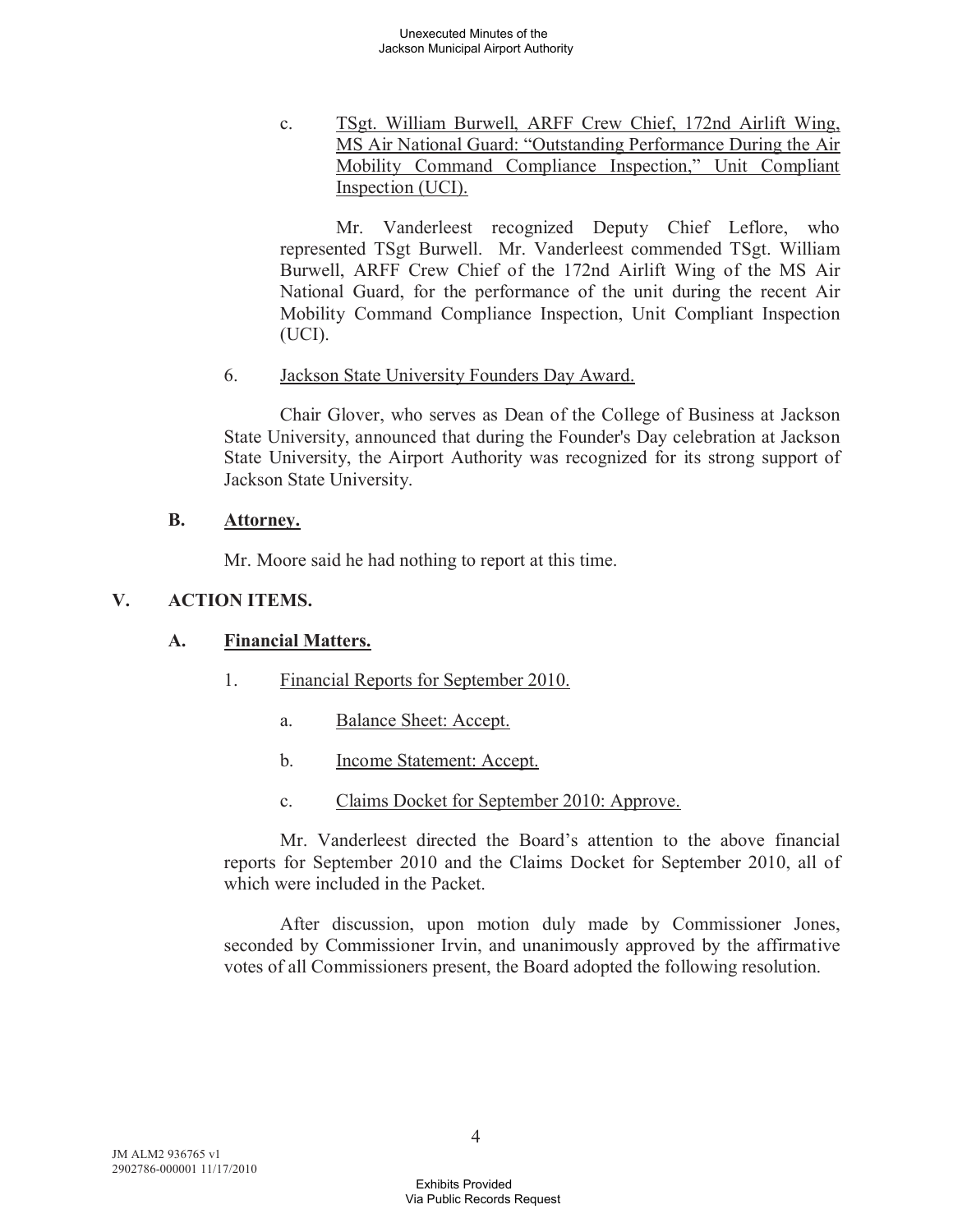# **RESOLUTION ACCEPTING FINANCIAL REPORTS FOR SEPTEMBER 2010 AND APPROVING AND AUTHORIZING PAYMENT OF CLAIMS DOCKET FOR SEPTEMBER 2010**

**WHEREAS**, the Board of Commissioners (the "Board") of the Jackson Municipal Airport Authority (the "Authority") has reviewed and considered (i) certain financial statements for the Authority for the month and period ending September 30, 2010 (the "Financial Reports"), and (ii) the Claims Docket of the Authority for the month of September 2010 (the "Claims"), both the Financial Reports and the Claims being (i) included in the packet distributed to the Board prior to the October 25, 2010, Regular Monthly Meeting of the Board, and (ii) incorporated herein by reference;

**NOW, THEREFORE, BE IT RESOLVED**, the Board hereby (i) accepts the Financial Reports and (ii) approves and authorizes payment of the Claims in the total amount of \$1,892,297.91.

### **B. Service Agreements.**

- 1. JMAA Public Safety Emergency Digital Voice Recorder: Authorize Agreement Renewal.
- 2. JMAA Public Safety Radio System Maintenance Service Agreement: Authorize Renewal.
- 3. JMAA Project No. 009-10, Disadvantaged Business Enterprise Certification Services: Authorize Amendment.
- 4. JMAA Project No. 016-09, Analysis of Existing and Potential Air Cargo Needs, Demands and Opportunities at JEIA: Authorize Agreement.

Mr. Vanderleest directed the Board's attention to the memoranda in the Packet which described these matters, and discussed these matters with the Board.

After discussion, upon motion duly made by Commissioner Patton, seconded by Commissioner Jones, and unanimously approved by the affirmative votes of all Commissioners present, the Board adopted the following resolution.

# **RESOLUTION APPROVING AND AUTHORIZING CERTAIN ACTIONS WITH RESPECT TO CERTAIN SERVICE AGREEMENTS**

**WHEREAS**, the staff of the Jackson Municipal Airport Authority (the "Authority") has recommended that the Board of Commissioners of the Authority (the "Board") approve and authorize certain actions with respect to certain service agreements identified below, all as more particularly described in certain memoranda (i) included in the packet distributed to the Board prior to the October 25, 2010, Regular Monthly Meeting of the Board, and (ii) incorporated herein by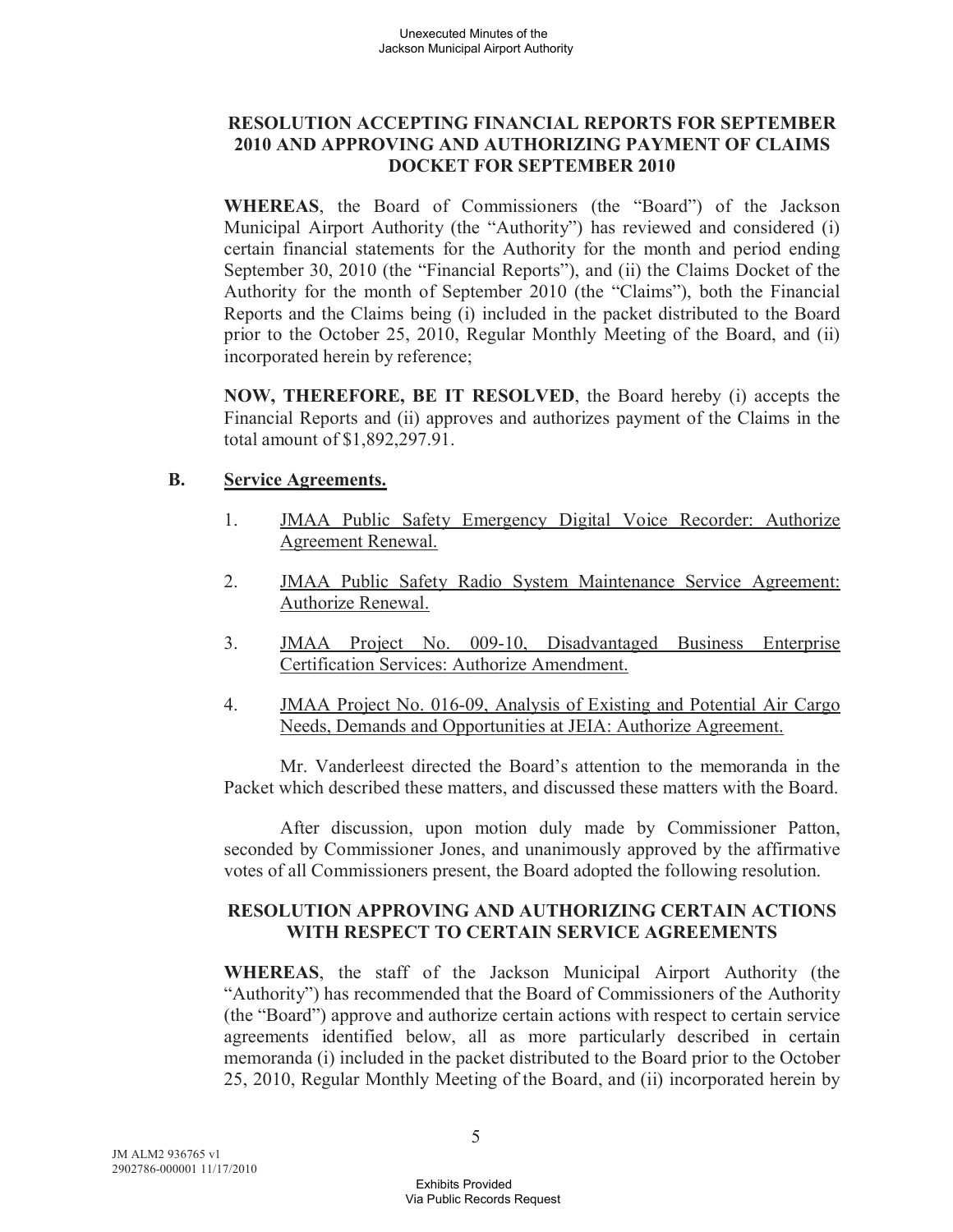reference (separately, each a "Memorandum;" collectively, the "Memoranda"); and

**WHEREAS**, the Board has reviewed the Memoranda and considered the recommendations therein by the staff of the Authority;

**NOW, THEREFORE, BE IT RESOLVED**, the Board hereby determines that it would be in the best interests of and in furtherance of the duties and responsibilities of the Authority to, and the Board hereby does, take the following actions:

- 1. The Board approves and authorizes negotiation and execution of a one (1) year renewal of the existing agreement with Precision Communications, Inc. for maintenance and repair services for the Authority's digital voice recording system for emergency communications (the "Precision Renewal Agreement"), said Precision Renewal Agreement to be in such form and to contain such terms and conditions consistent with the Memorandum dated October 7, 2010, which describes this matter, as may be deemed appropriate by the Chief Executive Officer of the Authority, as evidenced by his execution thereof.
- 2. The Board approves and authorizes negotiation and execution of a one (1) year renewal of the existing agreement with Harris Corporation for maintenance, repair and oversight services for the Authority's 700/800 MHz radio system (the "Harris Renewal Agreement"), said Harris Renewal Agreement to be in such form and to contain such terms and conditions consistent with the Memorandum dated October 15, 2010, which describes this matter, as may be deemed appropriate by the Chief Executive Officer of the Authority, as evidenced by his execution thereof.
- 3. The Board hereby approves and authorizes negotiation and execution of an amendment to the consulting services agreement with G. Blackwell & Associates, Inc. ("Blackwell") whereby Blackwell will perform certain additional services for the Authority in connection with upgrading the Authority's Disadvantaged Business Enterprise Program (the "Blackwell Amendment"), all as more particularly described in that certain Memorandum dated October 13, 2010, relating to this matter, said Blackwell Amendment to be in such form and to contain such terms and conditions consistent with the foregoing as may be deemed appropriate by the Chief Executive Officer of the Authority, as evidenced by his execution thereof.
- 4. The Board approves and authorizes negotiation and execution of a professional services agreement with Wilbur Smith Associates ("WSA"), whereby WSA will conduct an analysis of existing and potential air cargo needs, demands and opportunities at Jackson-Evers International Airport (the "WSA Agreement"), said WSA Agreement to be in such form and to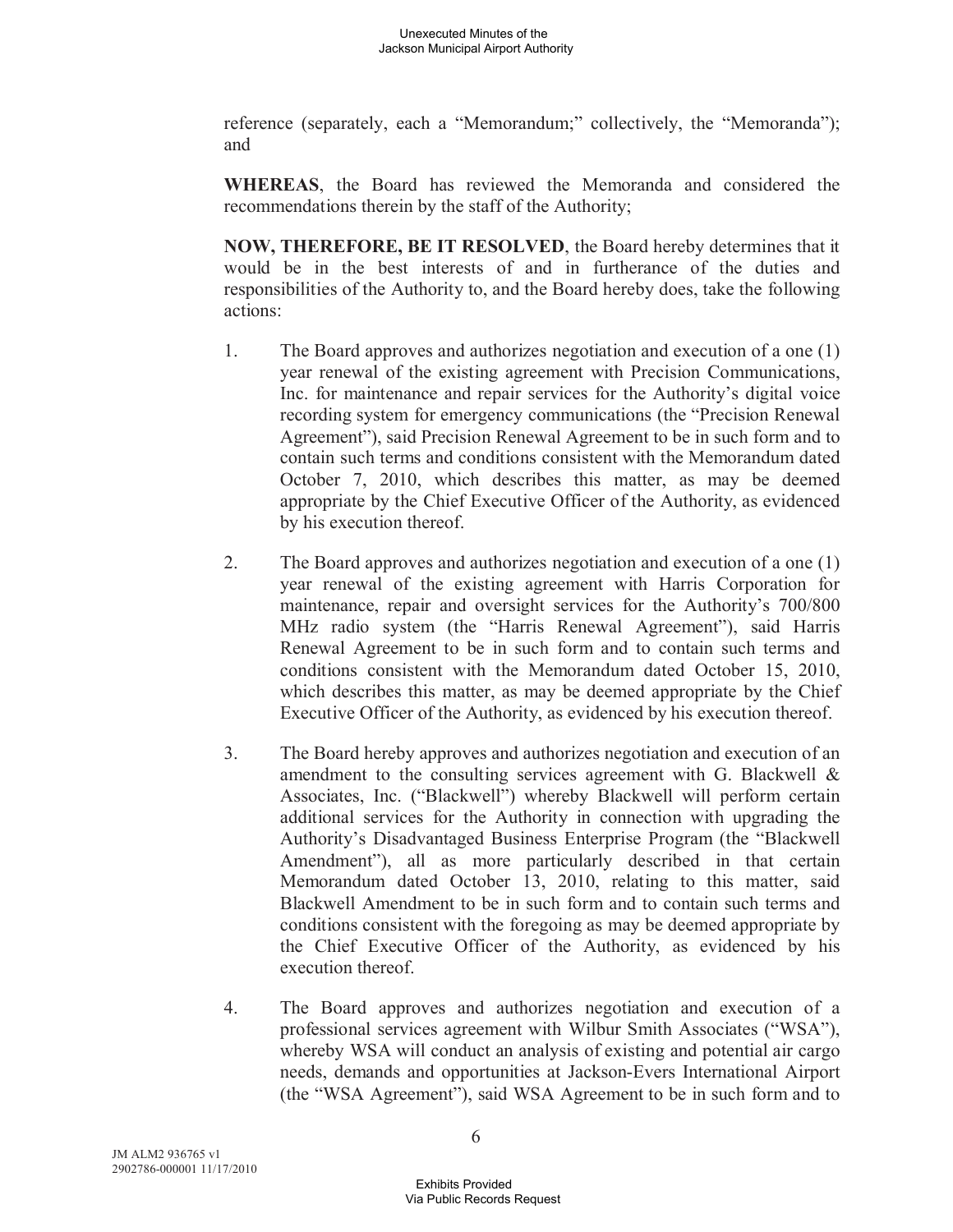contain such terms and conditions consistent with the Memorandum dated October 15, 2010, which describes this matter, as may be deemed appropriate by the Chief Executive Officer of the Authority, as evidenced by his execution thereof.

### **C. Construction Projects.**

1. JMAA Project No. 017-09, Waste and Storm Water Repair and Replacement, JEIA: Award Contract.

Mr. Vanderleest directed the Board's attention to the memorandum in the Packet which described this matter, and discussed this matter with the Board.

After discussion, upon motion duly made by Commissioner Stewart, seconded by Commissioner Patton, and unanimously approved by the affirmative votes of all Commissioners present, the Board adopted the following resolution.

## **RESOLUTION AWARDING CONTRACT FOR PROJECT NO. 017-09, WASTE AND STORM WATER REPAIR AND REPLACEMENT AT JACKSON-EVERS INTERNATIONAL AIRPORT**

**WHEREAS**, at its February 22, 2010, meeting, the Board of Commissioners (the "Board") of the Jackson Municipal Airport Authority (the "Authority") authorized the staff of the Authority to publish a certain advertisement for bids for JMAA Project No. 017-09, Waste and Storm Water Plumbing Assessment Repair/Replacement at Jackson-Evers International Airport (the "Plumbing Project"); and

**WHEREAS**, the Authority received three bids in response to said advertisement for the Plumbing Project; and

**WHEREAS**, the staff of the Authority and Waggoner Engineering, Inc. ("WEI"), the Authority's engineer for the Plumbing Project, reviewed the bids; and

**WHEREAS**, the staff of the Authority and WEI have recommended that the Board (i) accept the bid of \$842,426.00 by Hemphill Construction Company ("Hemphill") as the lowest and best bid for the Plumbing Project and (ii) approve and authorize negotiation and execution of an agreement with Hemphill to accomplish the Plumbing Project (the "Hemphill Agreement"), all as more particularly described in that certain Memorandum dated October 8, 2010, which was (i) included in the packet distributed to the Board prior to the October 25, 2010, Regular Monthly Meeting of the Board and (ii) incorporated herein by reference (the "Memorandum"); and

**WHEREAS**, the Board has reviewed the Memorandum and considered said recommendations by the staff of the Authority;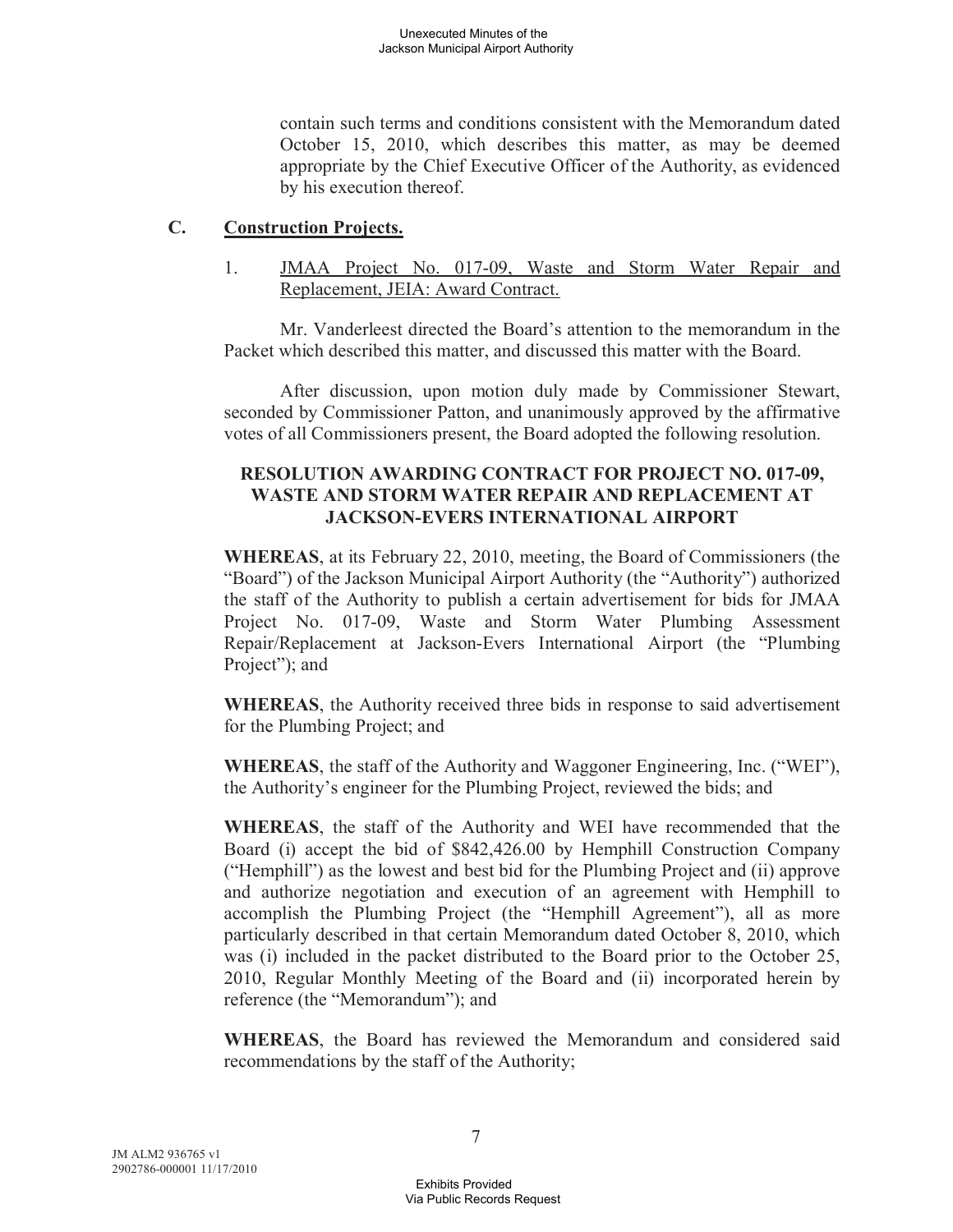**NOW, THEREFORE, BE IT RESOLVED**, the Board hereby determines that it would be in the best interests of and in furtherance of the duties and responsibilities of the Authority to, and the Board hereby does: (i) accept the bid submitted by Hemphill as the lowest and best bid for the Plumbing Project; and (ii) approve and authorize negotiation, execution and accomplishment of the Hemphill Agreement, said Hemphill Agreement to be in such form and to contain such terms and conditions consistent with the Memorandum, as may be deemed appropriate by the Chief Executive Officer of the Authority, as evidenced by his execution thereof.

### **D. Procurements.**

No action or discussion took place at the Meeting regarding procurements.

### **E. Grants.**

No action or discussion took place at the Meeting regarding grants.

### **F. Other Matters.**

- 1. AMAC/AAAE Economic Forum: Authorize Budget and Execution of Contracts.
- 2. 2010 Hawkins Field Market Rent Study: Approval of Findings and Implementation of Rent Adjustments.
- 3. 2011 Hawkins Field Air Show: Approve Budget and Execution of Contracts in Connection with Air Show.

Mr. Vanderleest directed the Board's attention to the memoranda in the Packet which described these matters, and discussed these matters with the Board.

After discussion, upon motion duly made by Commissioner Stewart, seconded by Commissioner Irvin, and unanimously approved by the affirmative votes of all Commissioners present, the Board adopted the following resolution.

# **RESOLUTION APPROVING AND AUTHORIZING CERTAIN ACTIONS REGARDING (I) AMAC/AAAE ECONOMIC FORUM, (II) 2010 HAWKINS FIELD MARKET RENT STUDY, AND (III) 2011 HAWKINS FIELD AIR SHOW**

WHEREAS, the staff of the Jackson Municipal Airport Authority (the "Authority") has recommended that the Board of Commissioners (the "Board") of the Authority approve and authorize certain actions identified below, all as more particularly described in certain memoranda (i) included in the packet distributed to the Board prior to the October 25, 2010, Regular Monthly Meeting of the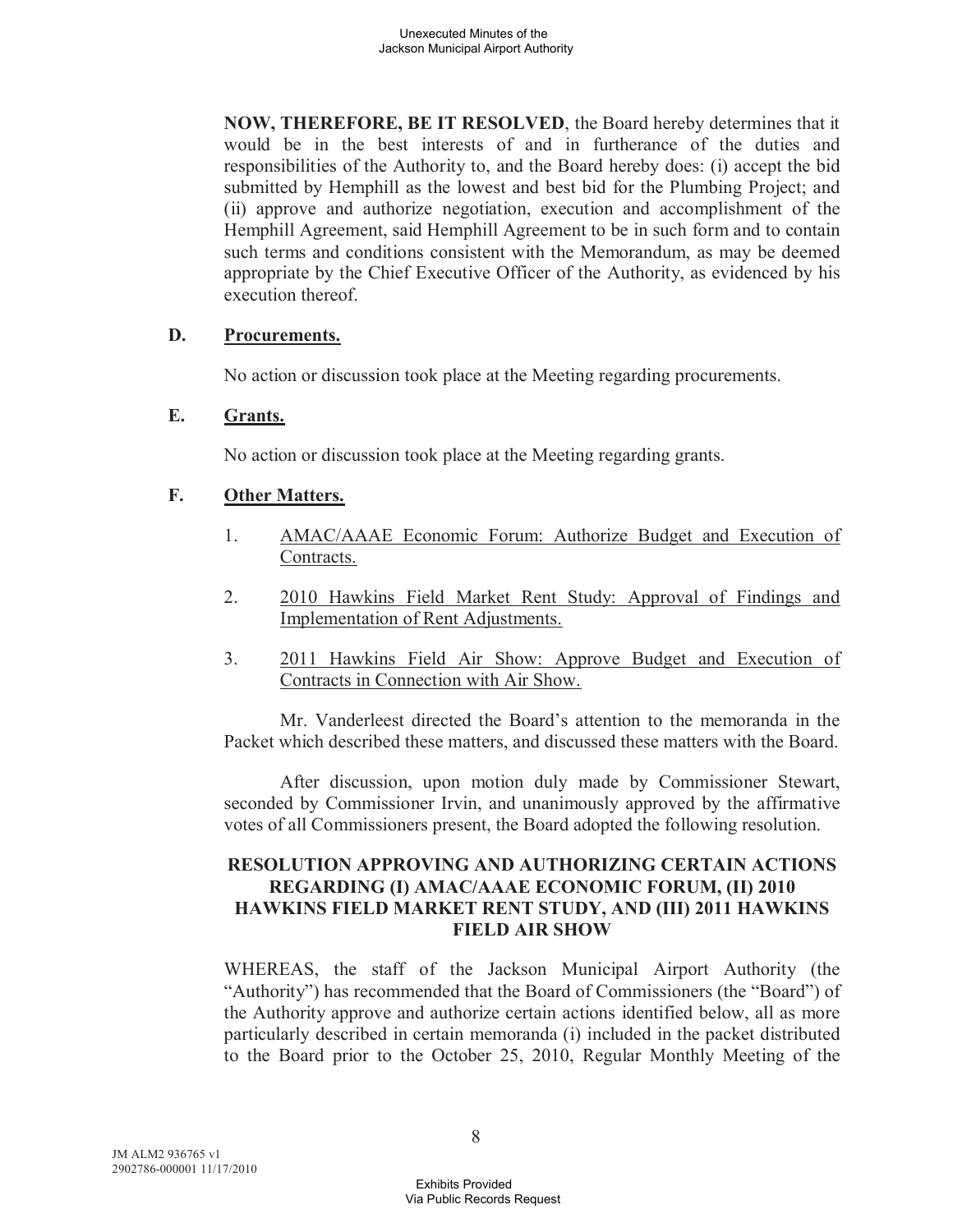Board, and (ii) incorporated herein by reference (separately, each a "Memorandum;" collectively, the "Memoranda"); and

WHEREAS, the Board has reviewed the Memoranda and considered the recommendations therein by the staff of the Authority;

NOW, THEREFORE, BE IT RESOLVED, the Board hereby determines that it would be in the best interests of and in furtherance of the duties and responsibilities of the Authority to, and the Board hereby does, take the following actions:

- 1. The Board approves and authorizes negotiation and execution of all agreements and contracts necessary and appropriate in connection with that certain 2010 AMAC/AAAE Economic Forum on December 12 – 14, 2010, to be held in Jackson for speakers, performers, venues and providers of goods and services, subject to a total project budget of \$105,750.00 (collectively, the "AMAC/AAAE Forum Agreements"), said AMAC/AAAE Forum Agreements to be in such form and to contain such terms and conditions consistent with the Memorandum dated October 14, 2010, which describes this matter, as may be deemed appropriate by the Chief Executive Officer of the Authority, as evidenced by his execution thereof.
- 2. The Board hereby (i) accepts and adopts that certain Market Rent Study performed by Aviation Management Consulting Group ("AMCG"), whereby AMCG has evaluated and determined fair market rental value applicable to certain leases and agreements at Hawkins Field (the "Study"), a summary of the findings of the Study being attached to the Memorandum dated October 1, 2010, which describes this matter, and (ii) authorizes and directs the Chief Executive Officer and staff of the Authority to make rent adjustments to applicable leases and agreements at Hawkins Field in accordance with the Study, effective January 1, 2011.
- 3. The Board approves and authorizes negotiation and execution of all agreements and contracts necessary and appropriate in connection with an air show at Hawkins Field in October 2011 for speakers, performers, venues and providers of goods and services, subject to a total project budget of up to \$350,000.00 (collectively, the "2011 Air Show Agreements"), said 2011 Air Show Agreements to be in such form and to contain such terms and conditions consistent with the Memorandum dated October 11, 2010, which describes this matter, as may be deemed appropriate by the Chief Executive Officer of the Authority, as evidenced by his execution thereof.